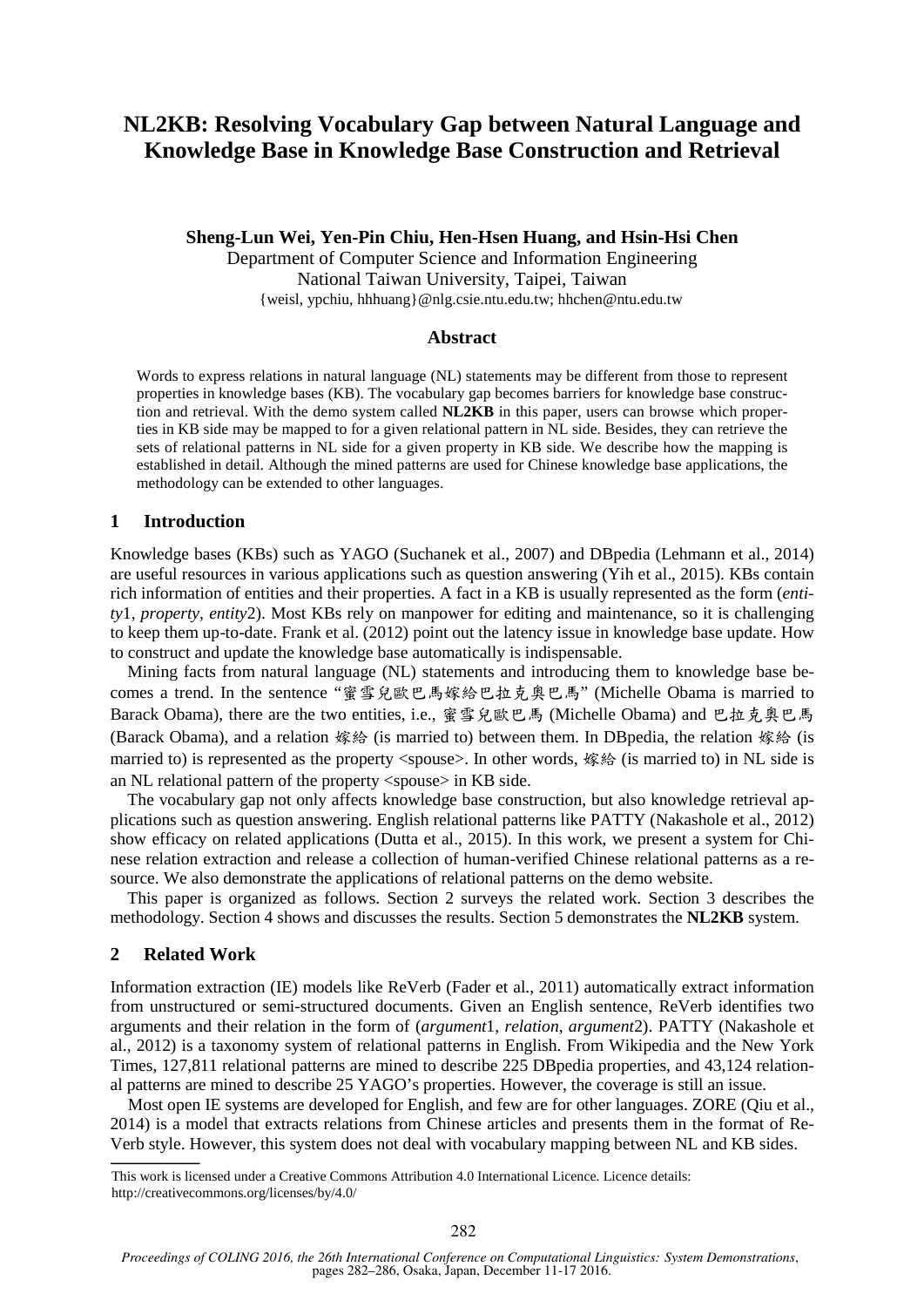# **3 Method**

In this paper, we extract relational patterns from the Chinese Wikipedia corpus and map them to the properties defined in DBpedia. In other words, the mapping between NL and KB is established. The DBpedia dataset used in our system was released on 8th May, 2014, and the dump of Chinese Wikipedia was released on 25th March, 2015. Figure 1 shows an overview of Chinese pattern extraction.



Figure 1: System overview.

# **3.1 Corpus Pre-processing**

We discard all non-text information from the Chinese Wikipedia corpus such as html tags, xml tags, and cited tags, and perform sentence segmentation. Three punctuations, i.e., period, question mark, and exclamation mark, are regarded as sentence delimiters. After segmentations, we index each sentence into a search engine based on  $S \text{olr}^1$  in order to do instance retrieval in the following step.

# **3.2 Alias Expansion**

People may refer to an entity in different ways. For example, 貝拉克奧巴馬 (Barack Obama) is also called 巴拉克歐巴馬 (Barack Obama) and 巴拉克海珊歐巴馬二世 (Barack Hussein Obama II). We construct an alias dictionary for entities by collecting redirect pages from Wikipedia. The alias dictionary consisting of 1,317,829 entities is consulted for entity expansion to retrieve more instances from the corpus.

# **3.3 Instance Retrieval**

If a sentence contains two entities and these two entities are connected with a property, we regard this sentence is an instance of the property. For each fact in DBpedia, we search the instances that describe the same fact in Chinese Wikipedia and extract relational patterns from these instances. All the sentences that contain the entity pair in the fact are retrieved. Figure 2 considers the target property "spouse" as an example to describe the process of instance retrieval.

# **3.4 Pattern Extraction**

The instances retrieved by the method specified in Section 3.3 have some similar manifestations that are valuable to extract relational patterns from them. Figure 3 shows the process of pattern extraction in detail. First, Stanford toolkit<sup>2</sup> is performed to generate the dependency parse tree of each instance. Then, we find the shortest path between the two entities in the dependency tree, and regard the words in the shortest path as a relational pattern. Figure 4 shows the shortest path from 李雪主 (Ri Sol-ju) to 金正恩 (Kim Jong-un) is 李雪主 (Ri Sol-ju) => 嫁给 (is married to) =>金正恩 (Kim Jong-un). Thus, we regard (<*entity*1>, 嫁給 (is married to), <*entity*2>) as a relational pattern of the property <spouse>.

<sup>1</sup> http://lucene.apache.org/solr/

<sup>2</sup> http://stanfordnlp.github.io/CoreNLP/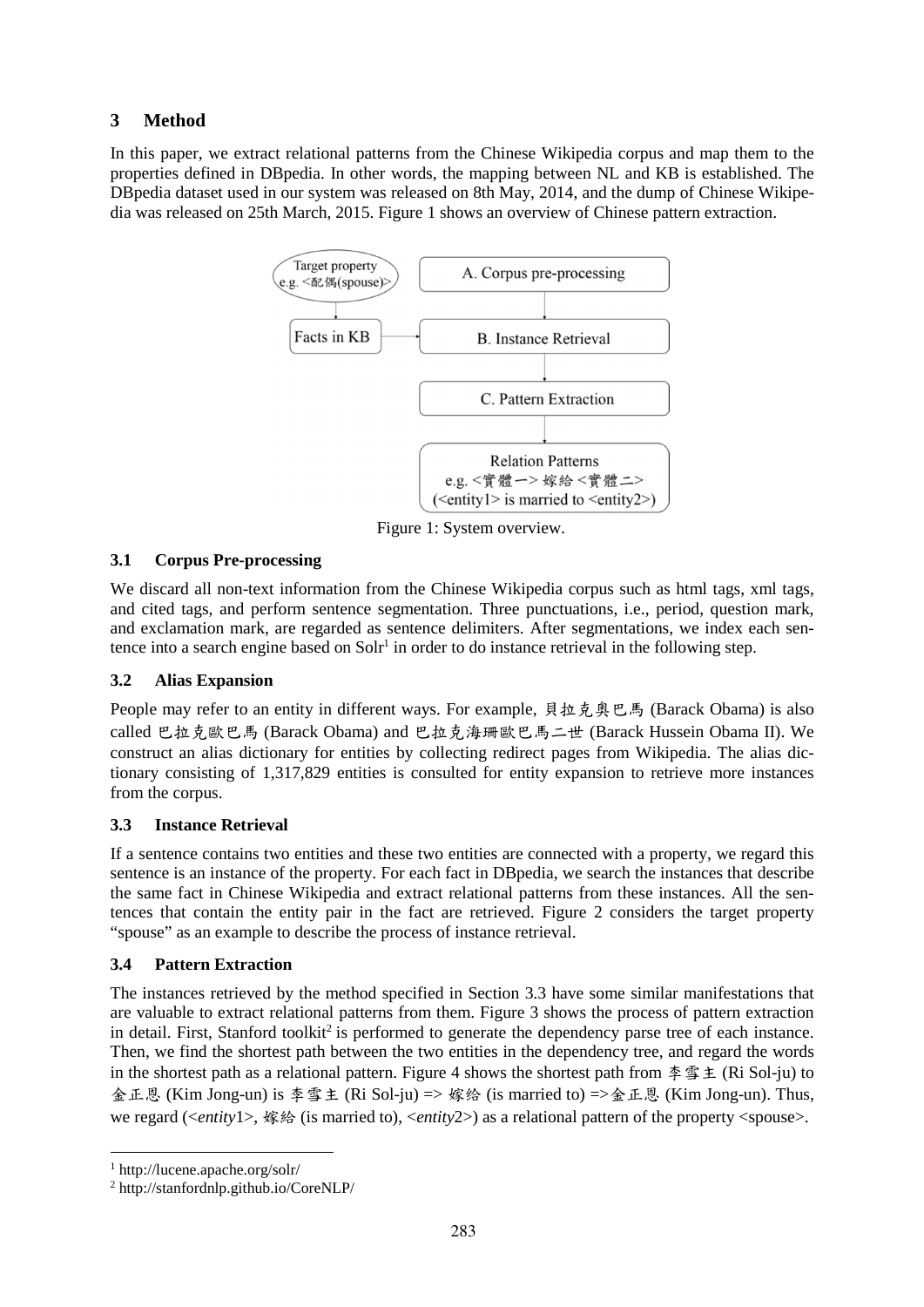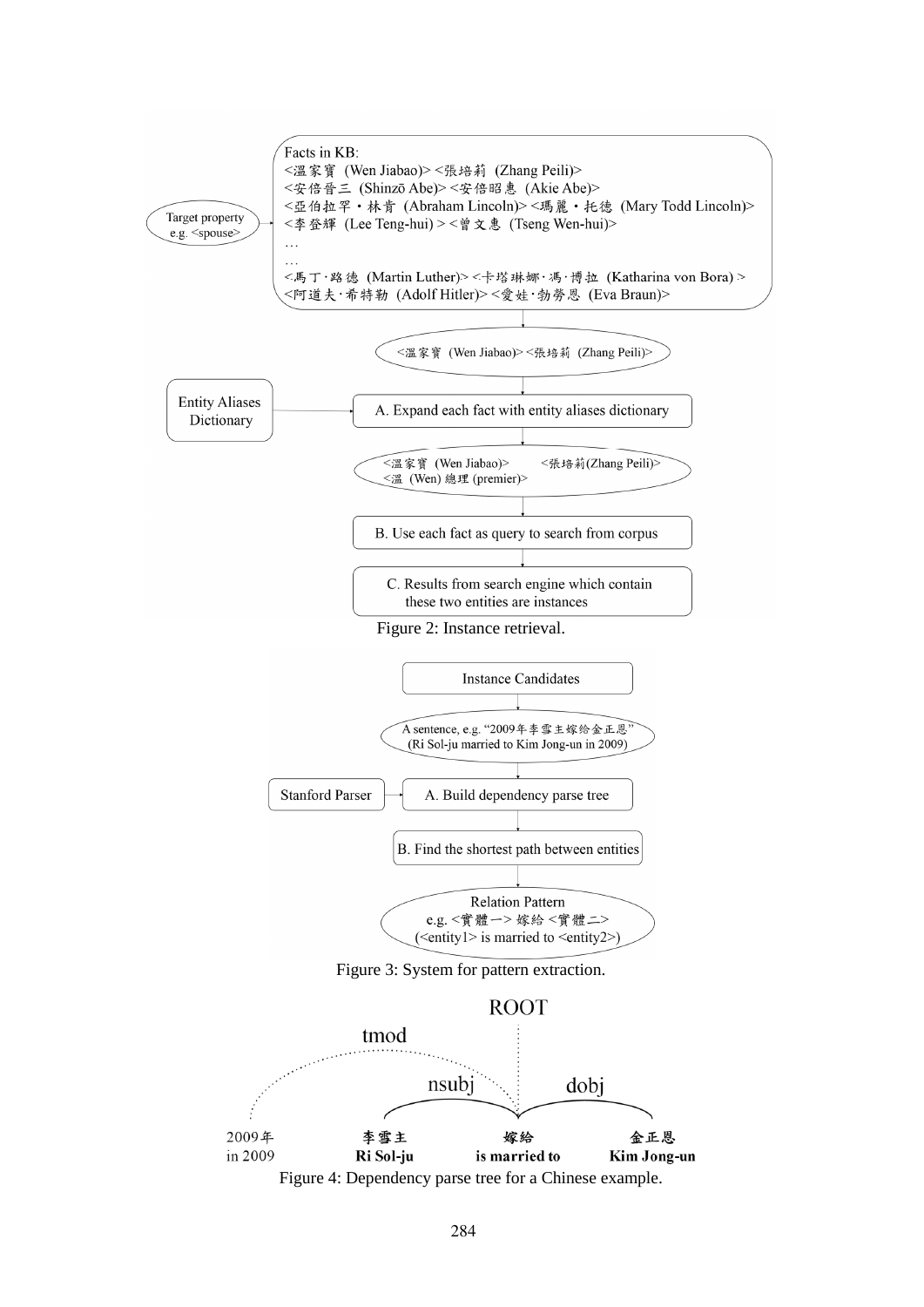#### **4 Experiments and Analysis**

There are 2,614 properties that contain at least 10 facts found in DBpedia. We exclude the properties  $\le$ subdivisionType $\ge$ ,  $\le$ subdivisionName $\ge$ , and the properties related to  $\le$ time zone $\ge$ . A total of 2,608 properties remain as our target. We extract relational patterns for all of them. A minimum support threshold is set to 5 for each pattern, and the top 15 patterns for each property are selected. Finally, a total of 7,139 relational patterns covering 1,087 properties are collected.

To evaluate the performance of our method, each relational pattern is verified by three annotators, and the majority is taken as ground-truth. The Fleiss' kappa among the annotators is 0.52 (moderate agreement). P@5, P@10, and P@15 are 0.6, 0.597, and 0.587, respectively. The relational patterns can be downloaded from the website− http://nlg.csie.ntu.edu.tw/nlpresource/nl2kb/.

We also evaluate our relational patterns based on their part of speech (POS) tags. We focus on nouns and verbs. The results are shown in Table 1. "Verb" means the relational pattern consists of a single verb such as (<*entity*1>, 加盟 (join), <*entity*2>). "Noun" means the relational pattern consists of a single noun such as (<*entity*1>, 妻子 (wife), <*entity*2>). "Partial Verb" means the relational pattern consists of multiple words and contains a verb like (<*entity*1>, 運動員 (athlete) 效力 (play for), <*entity*2>). "Partial Noun" means the relational pattern consists of multiple words and contains a noun such as (<*entity*1>, 電視劇 (TV show) 主演 (starring), <*entity*2>). Obviously, the relational patterns containing verbs are more accurate than the noun-based patterns.

For each property, we search all instances of its facts. The more facts for a property, the more instances we retrieve. We divide our relational patterns into three groups, i.e., "Frequent", "Medium", and "Infrequent", by the number of facts. "Frequent" covers properties containing at least 1,000 facts such as <starring>, <author>, and <spouse>. "Medium" covers properties contain at least 100 facts and less than 999 facts such as <education>, <currency>, and <mother>. "Infrequent" covers properties containing at least 10 facts and less than 99 facts. Table 2 shows the results. For each group, the top 5 patterns always outperform the top 10 and top 15 ones. The group "Frequent" has the best performances, while "Infrequent" has the lowest ones. In other words, the more the facts, the more the reliable patterns.

| POS Tags     | # Patterns | P@15  |
|--------------|------------|-------|
| Verb         | 1,311      | 0.709 |
| Partial Verb | 1,305      | 0.641 |
| Noun         | 3,897      | 0.547 |
| Partial Noun | 1,718      | 0.575 |
| A 11         | 7,139      | 0.587 |

| Table 1: Performances in different POS tags. |  |  |  |  |
|----------------------------------------------|--|--|--|--|
|----------------------------------------------|--|--|--|--|

|            | Frequent | Medium | Infrequent | All   |
|------------|----------|--------|------------|-------|
| # Patterns | 2,333    | 3,481  | 1,325      | 7,139 |
| P@5        | 0.671    | 0.602  | 0.534      | 0.600 |
| P@10       | 0.652    | 0.596  | 0.523      | 0.597 |
| P@15       | 0.636    | 0.581  | 0.515      | 0.587 |

Table 2: Performances in numbers of facts.

#### **5 A Demo System**

We demonstrate an application of our relational patterns on our website: http://nlg.csie.ntu.edu.tw/nlpresource/nl2kb/. Given a sentence in Chinese, our system will extract all the possible properties to which the relation in the sentence is mapped. As shown in Figure 5, the input sentence is first word segmented and POS tagged by the Stanford toolkit. Then pattern matching is applied to identify relations in the sentence, and the possible KB properties of each relation are recommended. We measure the score of each property by multiplying its support value and its confidence value. Finally, we show the results ranked by the scores.

Three functions shown as follows are demonstrated:

- (1) Select a property and find all its relational patterns along with their support and confidence.
- (2) Select a relational pattern and find all its properties along with their support and confidence.